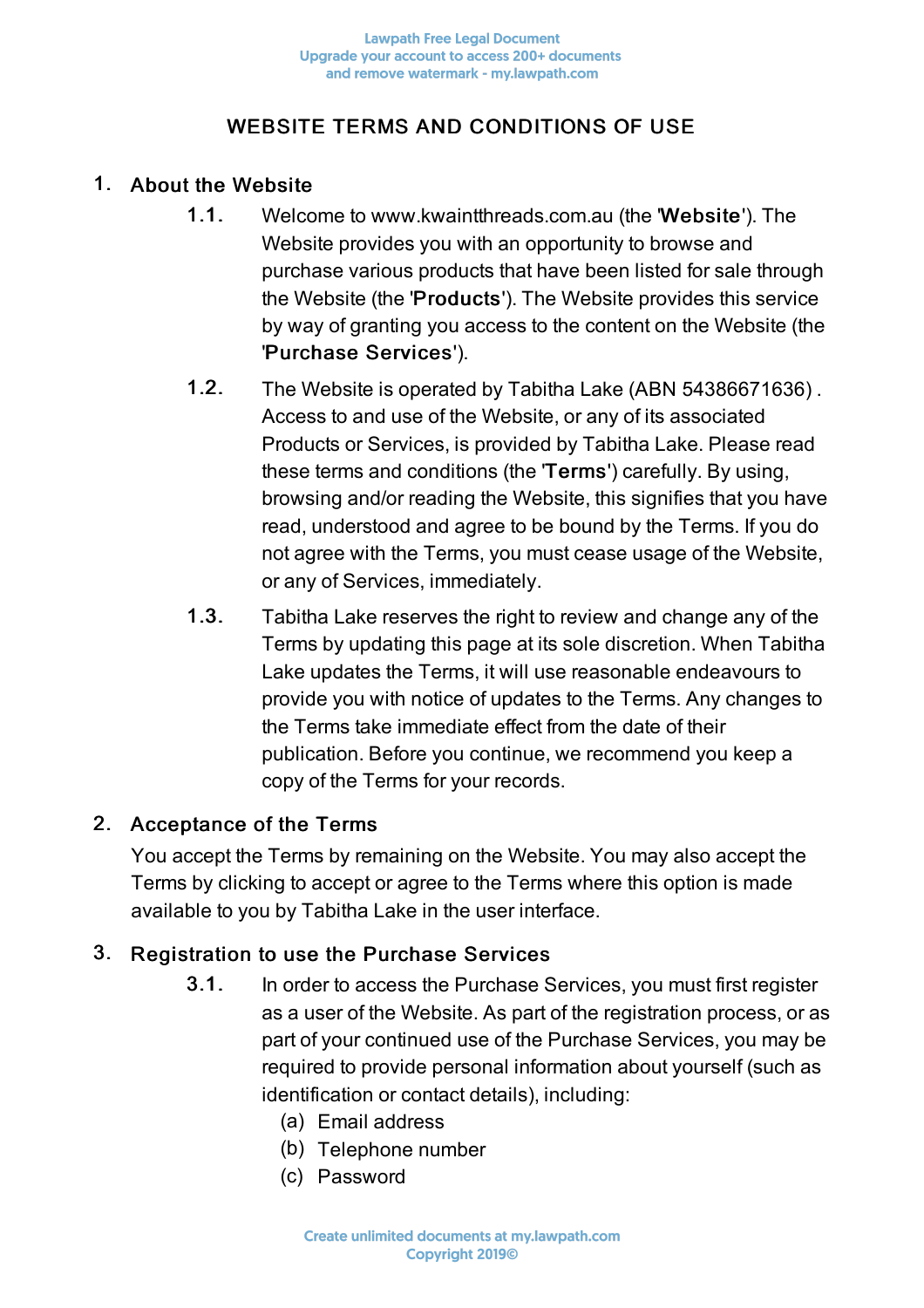- 3.2. You warrant that any information you give to Tabitha Lake in the course of completing the registration process will always be accurate, correct and up to date.
- 3.3. Once you have completed the registration process, you will be a registered member of the Website ('Member') and agree to be bound by the Terms. As a Member you will be granted immediate access to the Purchase Services.
- 3.4. You may not use the Purchase Services and may not accept the Terms if:
	- (a) you are not of legal age to form a binding contract with Tabitha Lake; or
	- (b) you are a person barred from receiving the Purchase Services under the laws of Australia or other countries including the country in which you are resident or from which you use the Purchase Services.

# 4. Your obligations as a Member

- 4.1. As a Member, you agree to comply with the following: You will use the Purchase Services only for purposes that are permitted by:
	- (a) the Terms;
	- (b) any applicable law, regulation or generally accepted practices or guidelines in the relevant jurisdictions;
	- (c) you have the sole responsibility for protecting the confidentiality of your password and/or email address. Use of your password by any other person may result in the immediate cancellation of the Purchase Services;
	- (d) any use of your registration information by any other person, or third parties, is strictly prohibited. You agree to immediately notify Tabitha Lake of any unauthorised use of your password or email address or any breach of security of which you have become aware;
	- (e) access and use of the Website is limited, non-transferable and allows for the sole use of the Website by you for the purposes of Tabitha Lake providing the Purchase Services;
	- (f) you will not use the Purchase Services or Website for any illegal and/or unauthorised use which includes collecting email addresses of Members by electronic or other means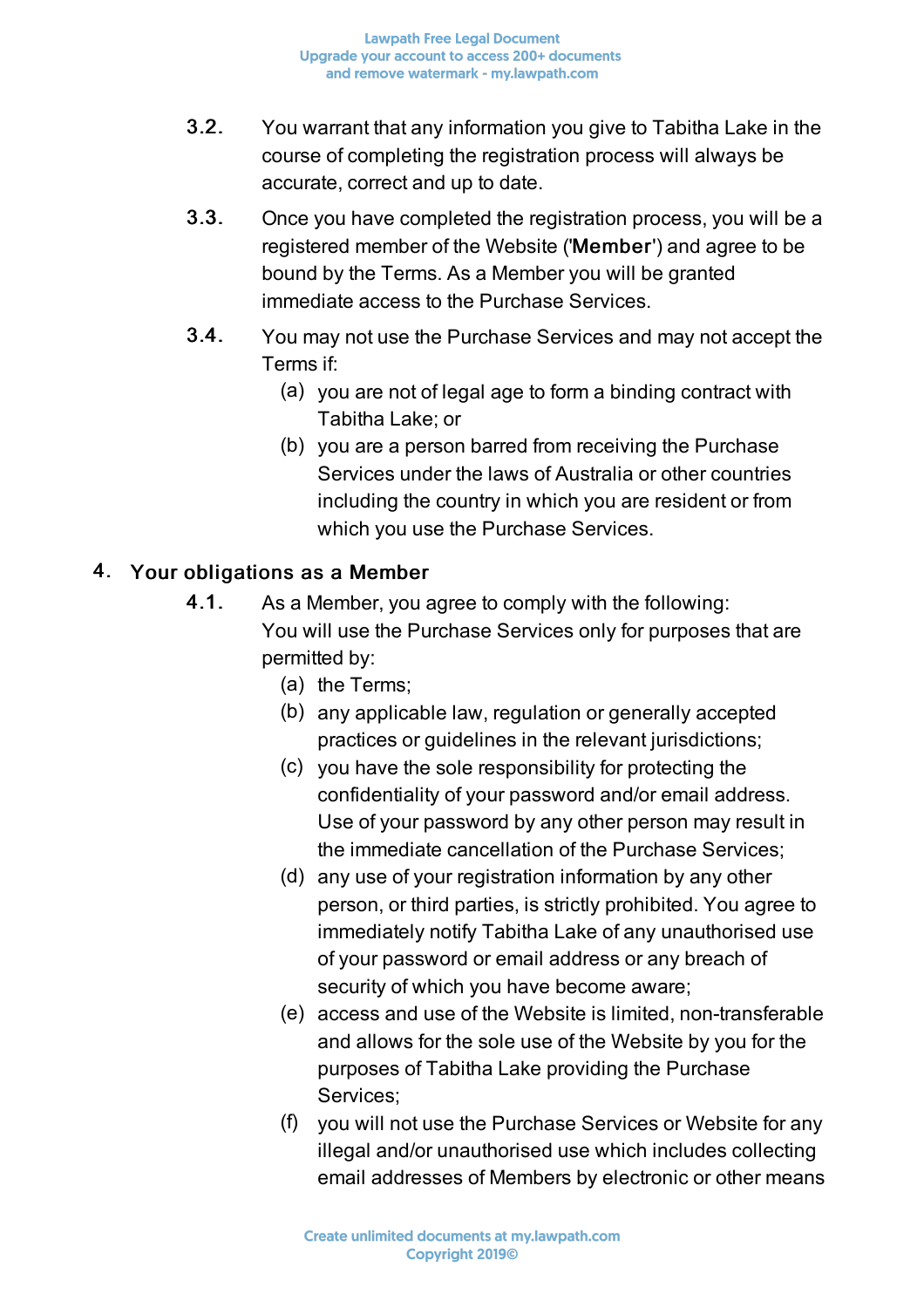for the purpose of sending unsolicited email or unauthorised framing of or linking to the Website;

- (g) you agree that commercial advertisements, affiliate links, and other forms of solicitation may be removed from the Website without notice and may result in termination of the Purchase Services. Appropriate legal action will be taken by Tabitha Lake for any illegal or unauthorised use of the Website; and
- (h) you acknowledge and agree that any automated use of the Website or its Purchase Services is prohibited.

# 5. Purchase of Products and Returns Policy

- 5.1. In using the Purchase Services to purchase the Product through the Website, you will agree to the payment of the purchase price listed on the Website for the Product (the 'Purchase Price').
- 5.2. Payment of the Purchase Price may be made through Stripe, Paypal, Afterpay (the 'Payment Gateway Provider') In using the Purchase Services, you warrant that you have familiarised yourself with, and agree to be bound by, the applicable Terms and Conditions of Use, Privacy Policy and other relevant legal documentation provided by the Payment Gateway Providers.
- 5.3. Following payment of the Purchase Price being confirmed by Tabitha Lake, you will be issued with a receipt to confirm that the payment has been received and Tabitha Lake may record your purchase details for future use.
- 5.4. Tabitha Lake may, at their sole discretion, provide a refund on the return of the Products within 7 days where the Product packaging is unopened and remains in a saleable condition. You acknowledge and agree that you are liable for any postage and shipping costs associated with any refund pursuant to this clause.

# 6. Warranty

6.1. Tabitha Lake's Products come with guarantees that cannot be excluded under the Australian Consumer Law. You are entitled to a replacement or refund for a major failure of the Product and compensation for any other reasonably foreseeable loss or damage. You are also entitled to have the Products repaired or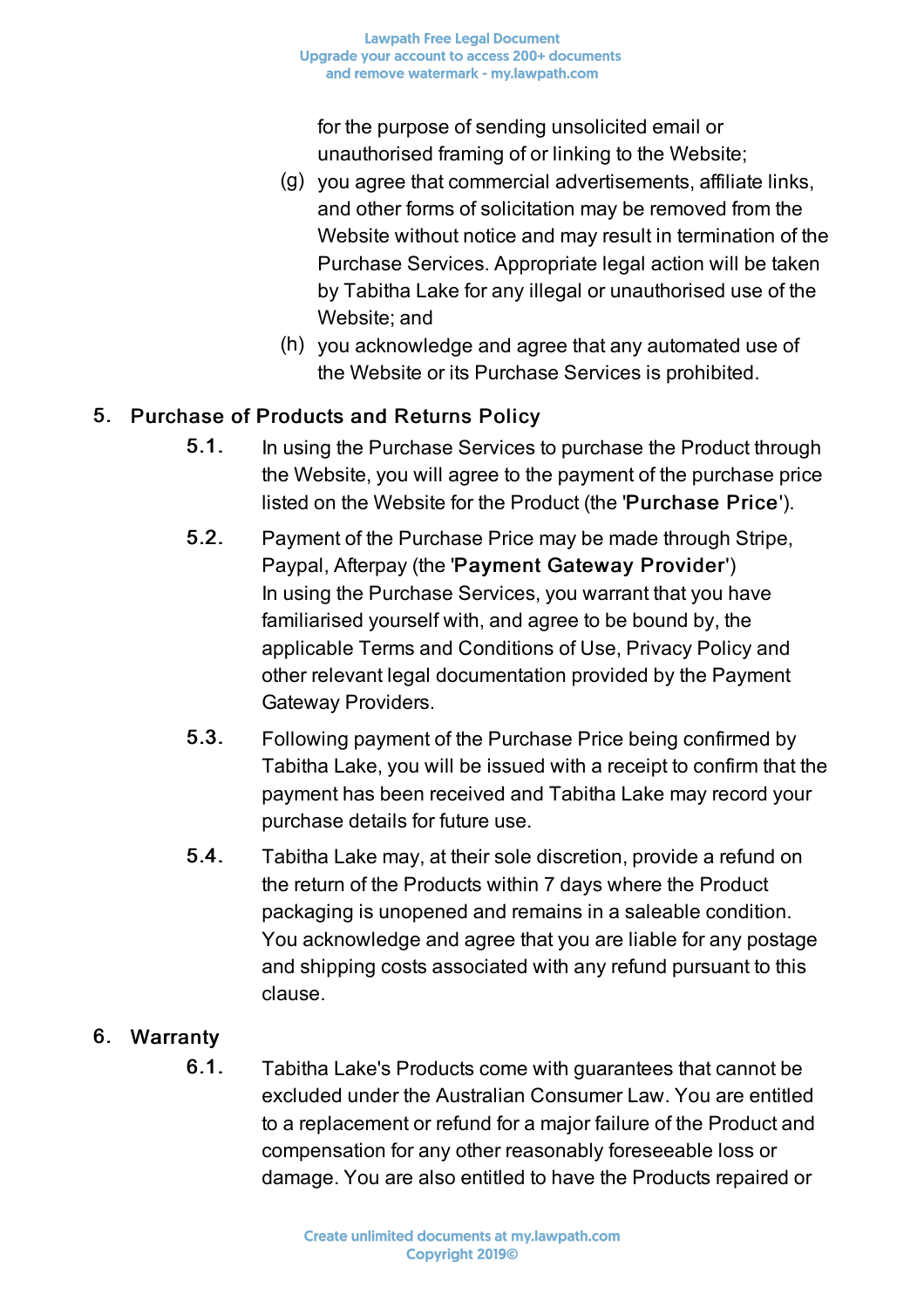replaced if the Products fail to be of acceptable quality and the failure does not amount to a major failure (the 'Warranty').

- 6.2. You may make a claim under this clause (the ' Warranty Claim') for material defects and workmanship in the Products within 7 days from the date of purchase (the 'Warranty Period').
- 6.3. In order to make a Warranty Claim during the Warranty Period, you must provide proof of purchase to Tabitha Lake showing the date of purchase of the Products, provide a description of the Products and the price paid for the Products by sending written notice to Tabitha Lake at available on request, MAIDA VALE, Western Australia, 6057 or by email at contact@kwaintthreads.com.au.
- 6.4. Where the Warranty Claim is accepted then Tabitha Lake will, at its sole discretion, either repair or replace any defective Products or part thereof with a new or remanufactured equivalent during the Warranty Period at no charge to you for parts or labour. You acknowledge and agree that you will be solely liable for any postage or shipping costs incurred in facilitating the Warranty Claim.
- 6.5. The Warranty shall be the sole and exclusive warranty granted by Tabitha Lake and shall be the sole and exclusive remedy available to you in addition to other rights and under a law in relation to the Products to which this warranty relates.
- 6.6. All implied warranties including the warranties of merchantability and fitness for use are limited to the Warranty Period.
- 6.7. The Warranty does not apply to any appearance of the supplied Products nor to the additional excluded items set forth below nor to any supplied Products where the exterior of which has been damaged or defaced, which has been subjected to misuse, abnormal service or handling, or which has been altered or modified in design or construction.

# 7. Delivery

7.1. You acknowledge that the Purchase Services offered by Tabitha Lake integrate delivery (the ' Delivery Services') through the use of third party delivery companies (the ' Delivery Service Providers').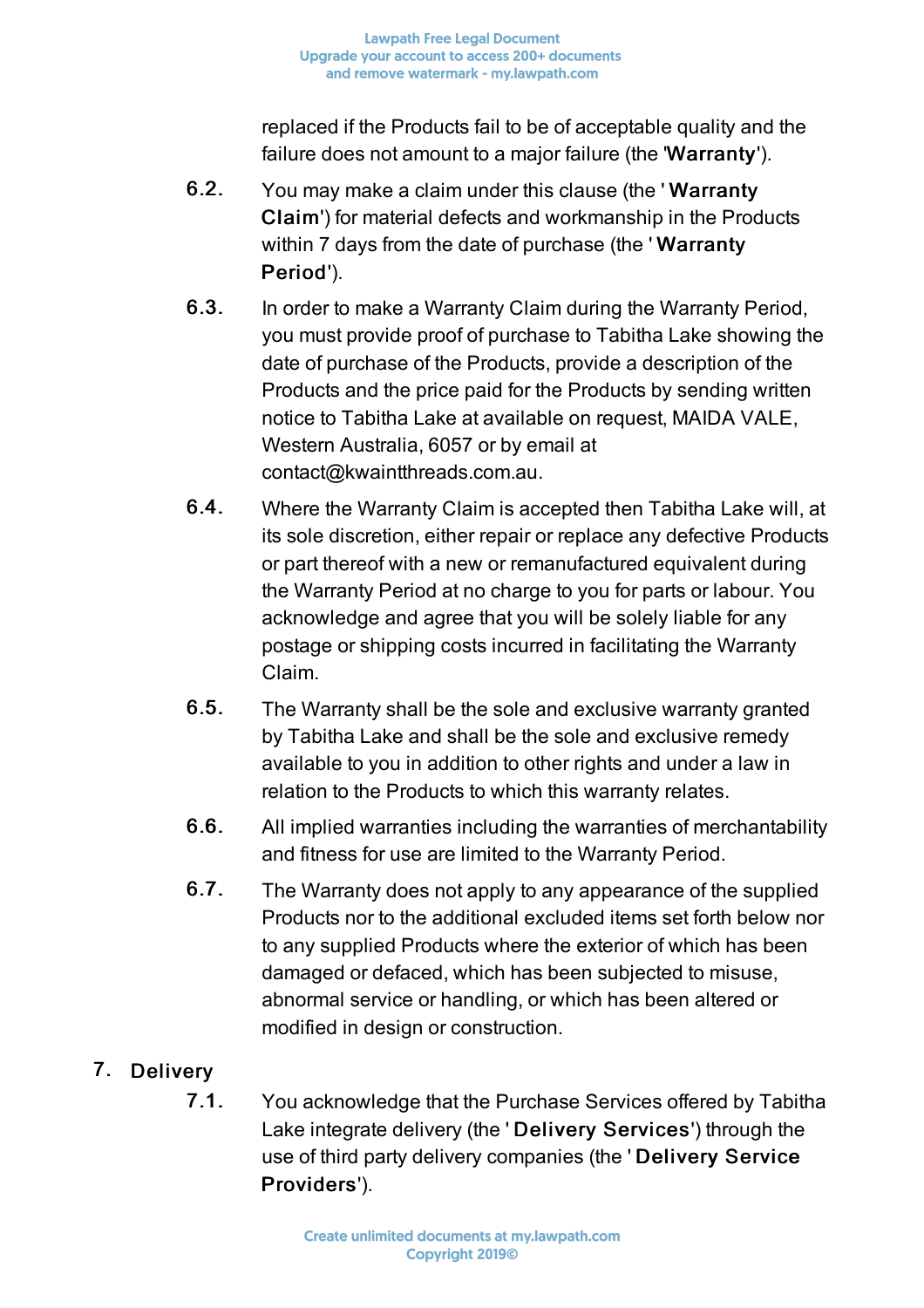**Lawpath Free Legal Document** Upgrade your account to access 200+ documents and remove watermark - my.lawpath.com

- 7.2. In providing the Purchase Services, Tabitha Lake may provide you with a variety of delivery and insurance options offered as part of the Delivery Services by the Delivery Service Providers. You acknowledge and agree that Tabitha Lake is not the provider of these delivery and insurance options and merely facilitates your interaction with the Delivery Service Providers in respect to providing the Delivery Services.
- 7.3. In the event that an item is lost or damaged in the course of the Delivery Services, Tabitha Lake asks that you:
	- (a) contact the Delivery Service Provider directly to request a refund or to claim on any insurance options available; and
	- (b) contact us by sending an email to contact@kwaintthreads.com.au outlining in what way the Products were damaged in transit so we are able to determine if the Delivery Service Provider should be removed from the Purchase Services.

### 8. Copyright and Intellectual Property

- 8.1. The Website, the Purchase Services and all of the related products of Tabitha Lake are subject to copyright. The material on the Website is protected by copyright under the laws of Australia and through international treaties. Unless otherwise indicated, all rights (including copyright) in the site content and compilation of the website (including text, graphics, logos, button icons, video images, audio clips and software) (the 'Content') are owned or controlled for these purposes, and are reserved by Tabitha Lake or its contributors.
- 8.2. Tabitha Lake retains all rights, title and interest in and to the Website and all related content. Nothing you do on or in relation to the Website will transfer to you:
	- (a) the business name, trading name, domain name, trade mark, industrial design, patent, registered design or copyright of Tabitha Lake; or
	- (b) the right to use or exploit a business name, trading name, domain name, trade mark or industrial design; or
	- (c) a system or process that is the subject of a patent, registered design or copyright (or an adaptation or modification of such a system or process).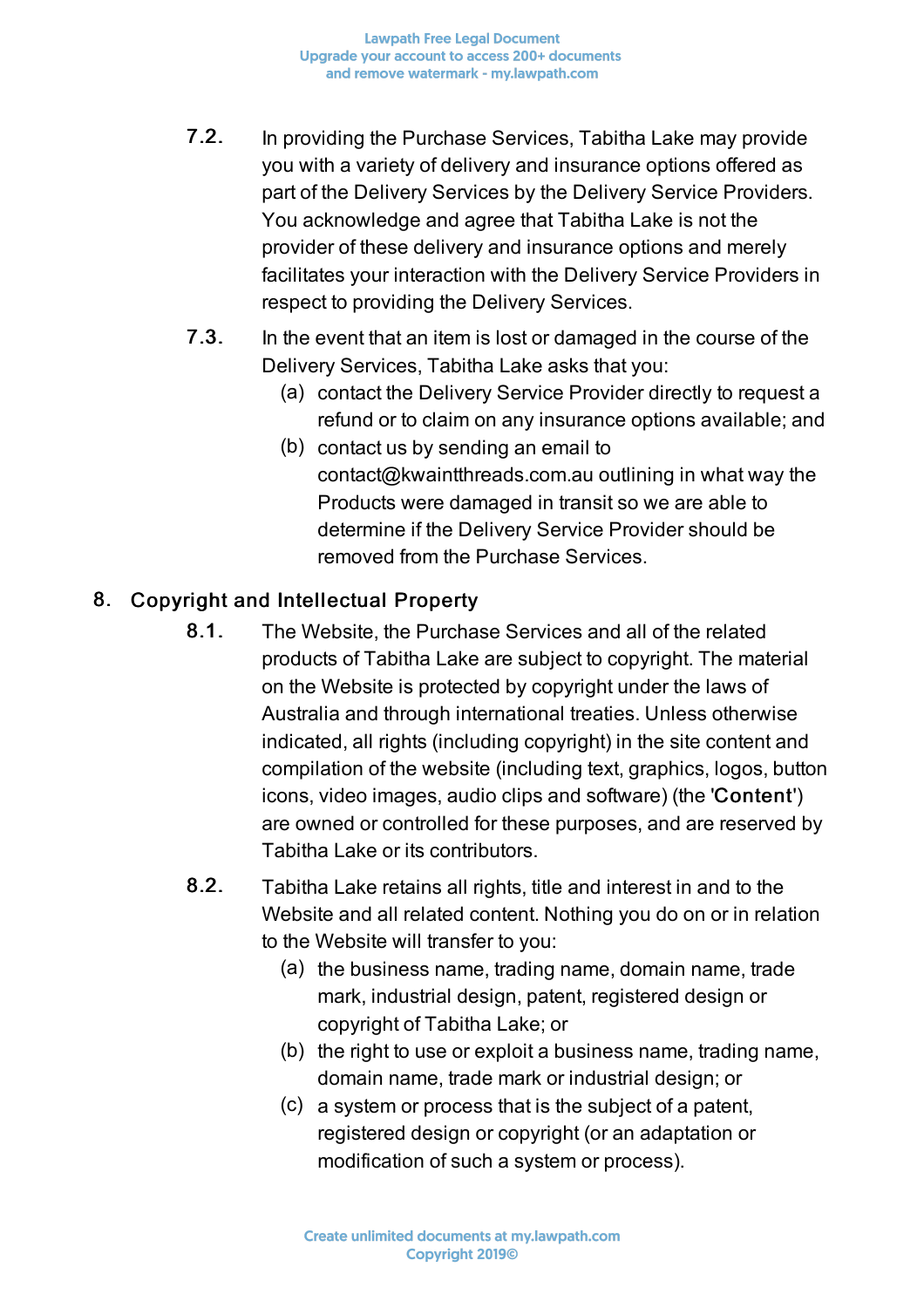8.3. You may not, without the prior written permission of Tabitha Lake and the permission of any other relevant rights owners: broadcast, republish, up-load to a third party, transmit, post, distribute, show or play in public, adapt or change in any way the Content or third party content for any purpose. This prohibition does not extend to materials on the Website, which are freely available for re-use or are in the public domain.

### 9. Privacy

Tabitha Lake takes your privacy seriously and any information provided through your use of the Application and/or the Purchase Services are subject to Tabitha Lake's Privacy Policy, which is available on the Application.

#### 10. General Disclaimer

- 10.1. You acknowledge that Tabitha Lake does not make any terms, guarantees, warranties, representations or conditions whatsoever regarding the Products other than provided for pursuant to these Terms.
- 10.2. Tabitha Lake will make every effort to ensure a Product is accurately depicted on the Website, however, you acknowledge that sizes, colours and packaging may differ from what is displayed on the Website.
- 10.3. Nothing in these Terms limits or excludes any guarantees, warranties, representations or conditions implied or imposed by law, including the Australian Consumer Law (or any liability under them) which by law may not be limited or excluded.
- 10.4. Subject to this clause, and to the extent permitted by law:
	- (a) all terms, guarantees, warranties, representations or conditions which are not expressly stated in these Terms are excluded; and
	- (b) Tabitha Lake will not be liable for any special, indirect or consequential loss or damage (unless such loss or damage is reasonably foreseeable resulting from our failure to meet an applicable Consumer Guarantee), loss of profit or opportunity, or damage to goodwill arising out of or in connection with the Purchase Services or these Terms (including as a result of not being able to use the Purchase Services or the late supply of the Purchase Services), whether at common law, under contract, tort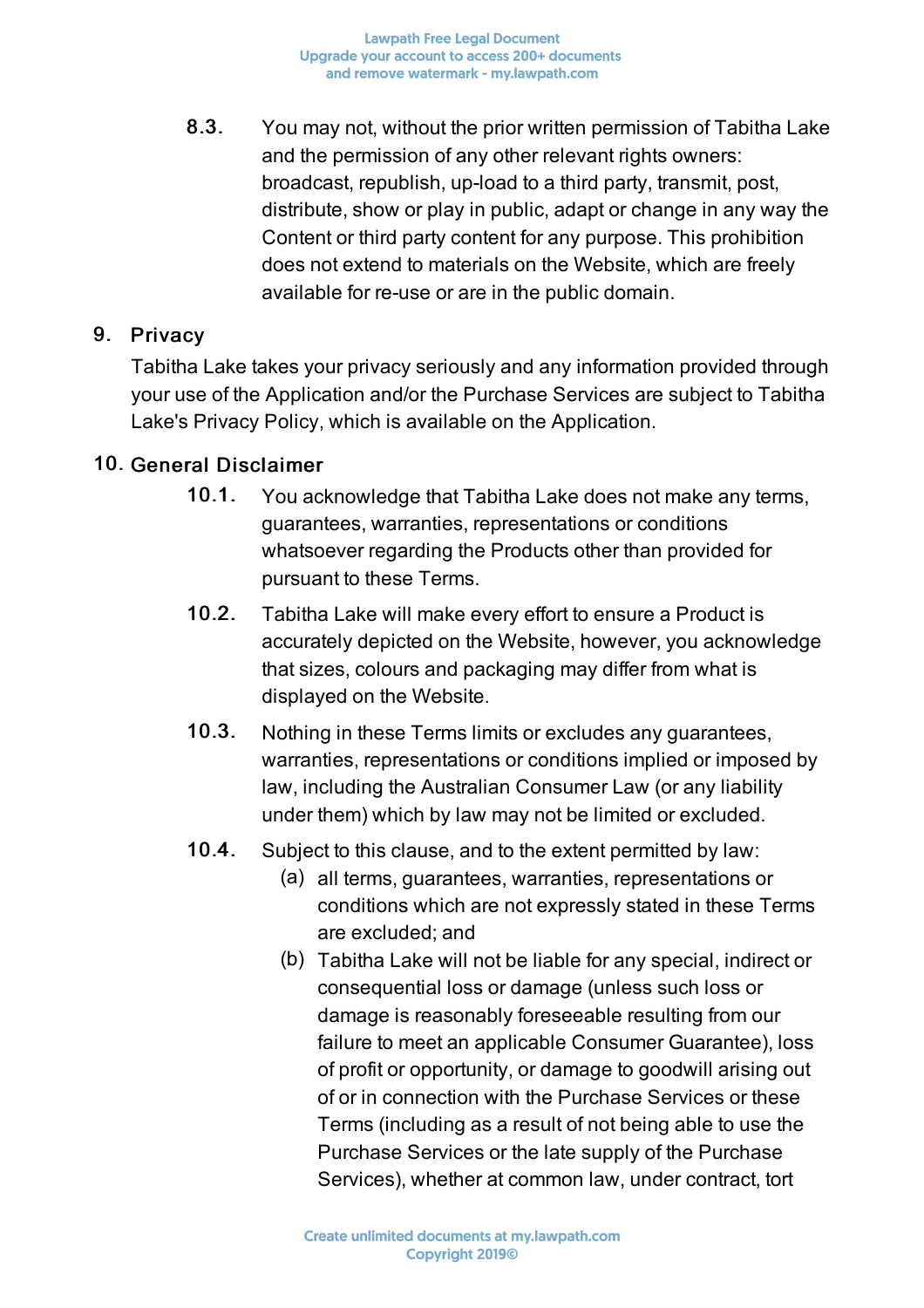(including negligence), in equity, pursuant to statute or otherwise.

- 10.5. Use of the Website, the Purchase Services, and any of the products of Tabitha Lake (including the Delivery Services), is at your own risk. Everything on the Website, the Purchase Services, and the Products of Tabitha Lake, are provided to you on an "as is" and "as available" basis, without warranty or condition of any kind. None of the affiliates, directors, officers, employees, agents, contributors, third party content providers or licensors of Tabitha Lake (including any third party where the Delivery Services are made available to you) make any express or implied representation or warranty about its Content or any products or Purchase Services (including the products or Purchase Services of Tabitha Lake) referred to on the Website. This includes (but is not restricted to) loss or damage you might suffer as a result of any of the following:
	- (a) failure of performance, error, omission, interruption, deletion, defect, failure to correct defects, delay in operation or transmission, computer virus or other harmful component, loss of data, communication line failure, unlawful third party conduct, or theft, destruction, alteration or unauthorised access to records;
	- (b) the accuracy, suitability or currency of any information on the Website, the Purchase Service, or any of its Content related products (including third party material and advertisements on the Website);
	- (c) costs incurred as a result of you using the Website, the Purchase Services or any of the Products;
	- (d) the Content or operation in respect to links which are provided for the User's convenience;
	- (e) any failure to complete a transaction, or any loss arising from e-commerce transacted on the Website; or
	- (f) any defamatory, threatening, offensive or unlawful conduct of third parties or publication of any materials relating to or constituting such conduct.

# 11. Limitation of Liability

11.1. Tabitha Lake's total liability arising out of or in connection with the Purchase Services or these Terms, however arising,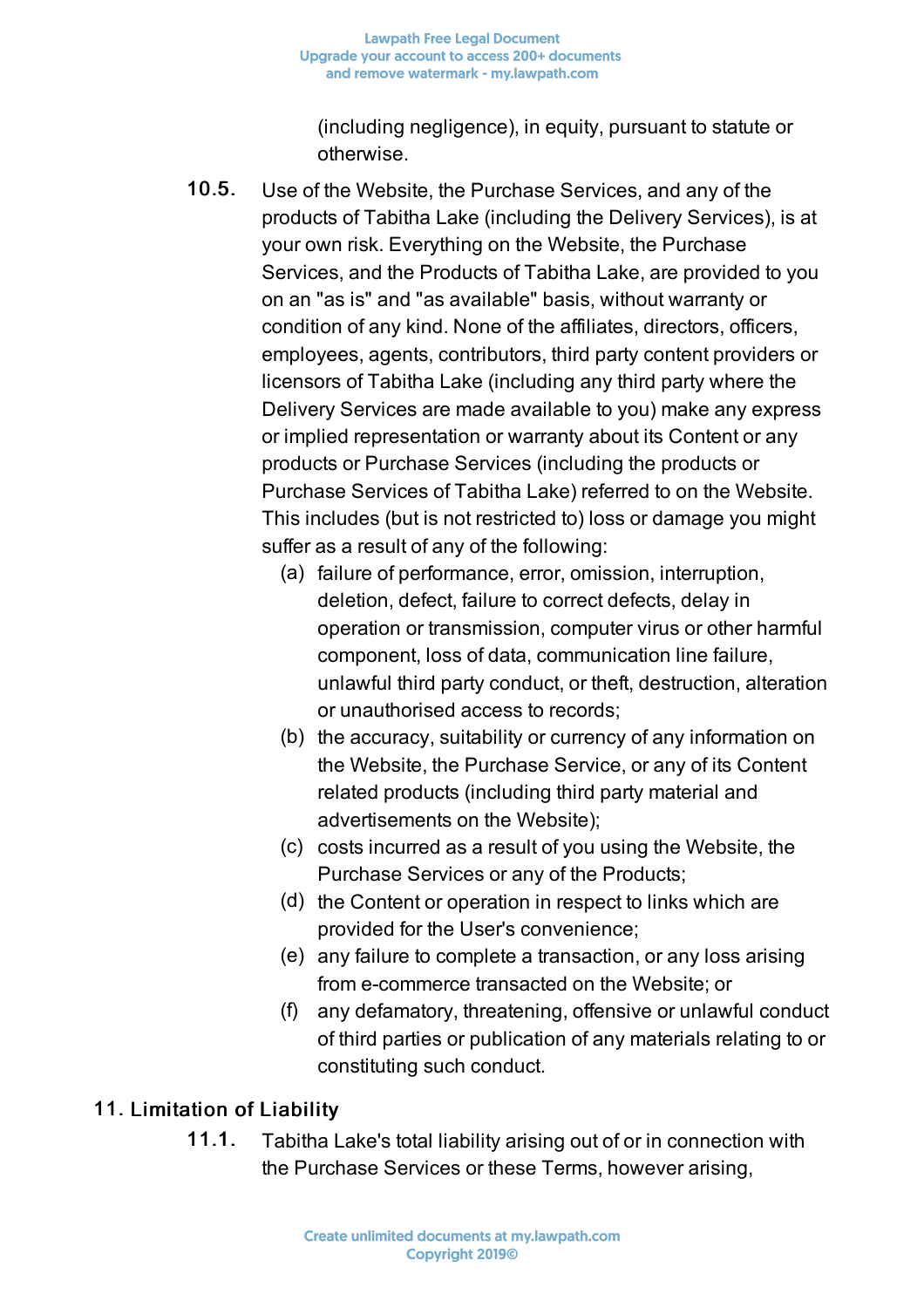including under contract, tort (including negligence), in equity, under statute or otherwise, will not exceed the most recent Purchase Price paid by you under these Terms or where you have not paid the Purchase Price, then the total liability of Tabitha Lake is the resupply of information or Purchase Services to you.

- 11.2. You expressly understand and agree that Tabitha Lake, its affiliates, employees, agents, contributors, third party content providers and licensors shall not be liable to you for any direct, indirect, incidental, special consequential or exemplary damages which may be incurred by you, however caused and under any theory of liability. This shall include, but is not limited to, any loss of profit (whether incurred directly or indirectly), any loss of goodwill or business reputation and any other intangible loss.
- 11.3. Tabitha Lake is not responsible or liable in any manner for any site content (including the Content and Third Party Content) posted on the Website or in connection with the Purchase Services, whether posted or caused by users of the website of Tabitha Lake, by third parties or by any of the Purchase Services offered by Tabitha Lake.
- 11.4. You acknowledge that Tabitha Lake does not provide the Delivery Services to you and you agree that Tabitha Lake will not be liable to you for any special, indirect or consequential loss or damage, loss of profit or opportunity, or damage to goodwill arising out of or in connection with the Delivery Services.

# 12. Termination of Contract

- 12.1. The Terms will continue to apply until terminated by either you or by Tabitha Lake as set out below.
- 12.2. If you want to terminate the Terms, you may do so by:
	- (a) notifying Tabitha Lake at any time; and
	- (b) closing your accounts for all of the Purchase Services which you use, where Tabitha Lake has made this option available to you.

Your notice should be sent, in writing, to Tabitha Lake via the 'Contact Us' link on our homepage.

12.3. Tabitha Lake may at any time, terminate the Terms with you if: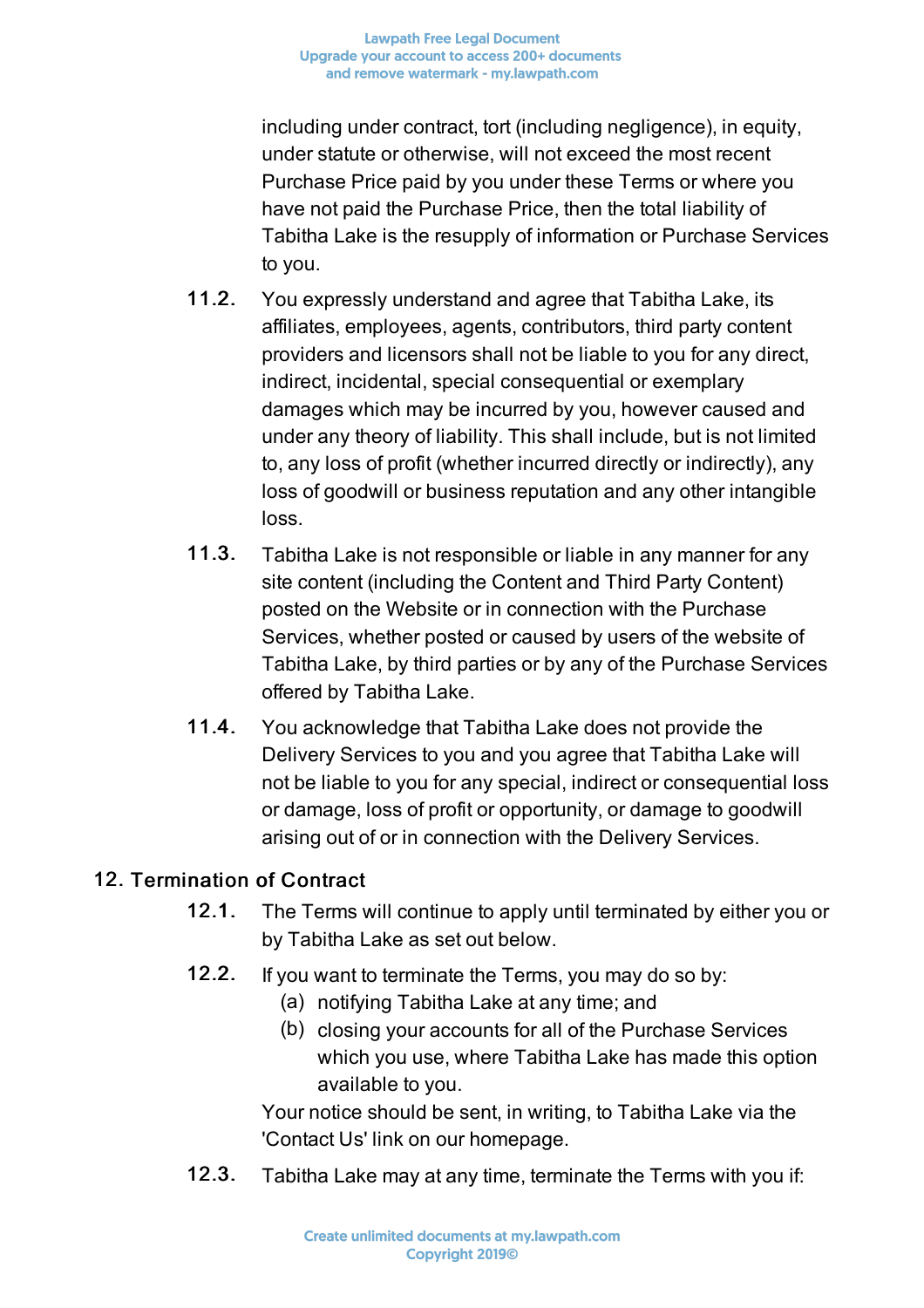- (a) you have breached any provision of the Terms or intend to breach any provision;
- (b) Tabitha Lake is required to do so by law;
- (c) the partner with whom Tabitha Lake offered the Purchase Services to you has terminated its relationship with Tabitha Lake or ceased to offer the Purchase Services to you;
- (d) Tabitha Lake is transitioning to no longer providing the Purchase Services to Users in the country in which you are resident or from which you use the service; or
- (e) the provision of the Purchase Services to you by Tabitha Lake is, in the opinion of Tabitha Lake, no longer commercially viable.
- 12.4. Subject to local applicable laws, Tabitha Lake reserves the right to discontinue or cancel your membership to the Website at any time and may suspend or deny, in its sole discretion, your access to all or any portion of the Website or the Purchase Services without notice if you breach any provision of the Terms or any applicable law or if your conduct impacts Tabitha Lake's name or reputation or violates the rights of those of another party.
- 12.5. When the Terms come to an end, all of the legal rights, obligations and liabilities that you and Tabitha Lake have benefited from, been subject to (or which have accrued over time whilst the Terms have been in force) or which are expressed to continue indefinitely, shall be unaffected by this cessation, and the provisions of this clause shall continue to apply to such rights, obligations and liabilities indefinitely.

# 13. Indemnity

- 13.1. You agree to indemnify Tabitha Lake, its affiliates, employees, agents, contributors, third party content providers and licensors from and against:
	- (a) all actions, suits, claims, demands, liabilities, costs, expenses, loss and damage (including legal fees on a full indemnity basis) incurred, suffered or arising out of or in connection with any Content you post through the Website;
	- (b) any direct or indirect consequences of you accessing, using or transacting on the Website or attempts to do so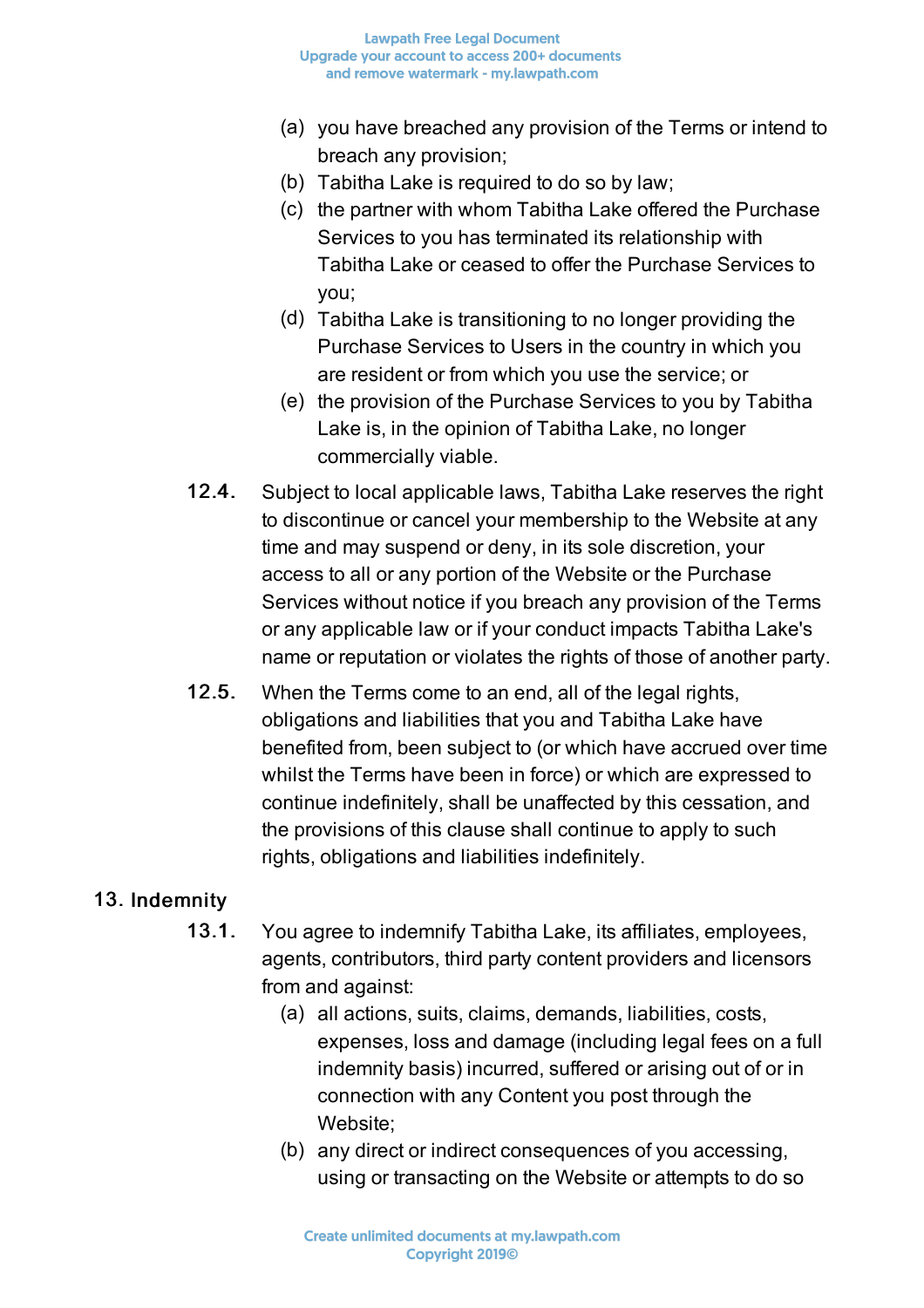and any breach by you or your agents of these Terms; and/or

(c) any breach of the Terms.

#### 14. Dispute Resolution

14.1. Compulsory:

If a dispute arises out of or relates to the Terms, either party may not commence any Tribunal or Court proceedings in relation to the dispute, unless the following clauses have been complied with (except where urgent interlocutory relief is sought).

14.2. Notice:

A party to the Terms claiming a dispute ('Dispute') has arisen under the Terms, must give written notice to the other party detailing the nature of the dispute, the desired outcome and the action required to settle the Dispute.

### 14.3. Resolution:

On receipt of that notice ('Notice') by that other party, the parties to the Terms ('Parties') must:

- (a) Within 7 days of the Notice endeavour in good faith to resolve the Dispute expeditiously by negotiation or such other means upon which they may mutually agree;
- (b) If for any reason whatsoever, 14 days after the date of the Notice, the Dispute has not been resolved, the Parties must either agree upon selection of a mediator or request that an appropriate mediator be appointed by the President of the ACCC or his or her nominee;
- (c) The Parties are equally liable for the fees and reasonable expenses of a mediator and the cost of the venue of the mediation and without limiting the foregoing undertake to pay any amounts requested by the mediator as a precondition to the mediation commencing. The Parties must each pay their own costs associated with the mediation;
- (d) The mediation will be held in an agreed location, Australia.

# 14.4. Confidential

All communications concerning negotiations made by the Parties arising out of and in connection with this dispute resolution clause are confidential and to the extent possible, must be treated as "without prejudice" negotiations for the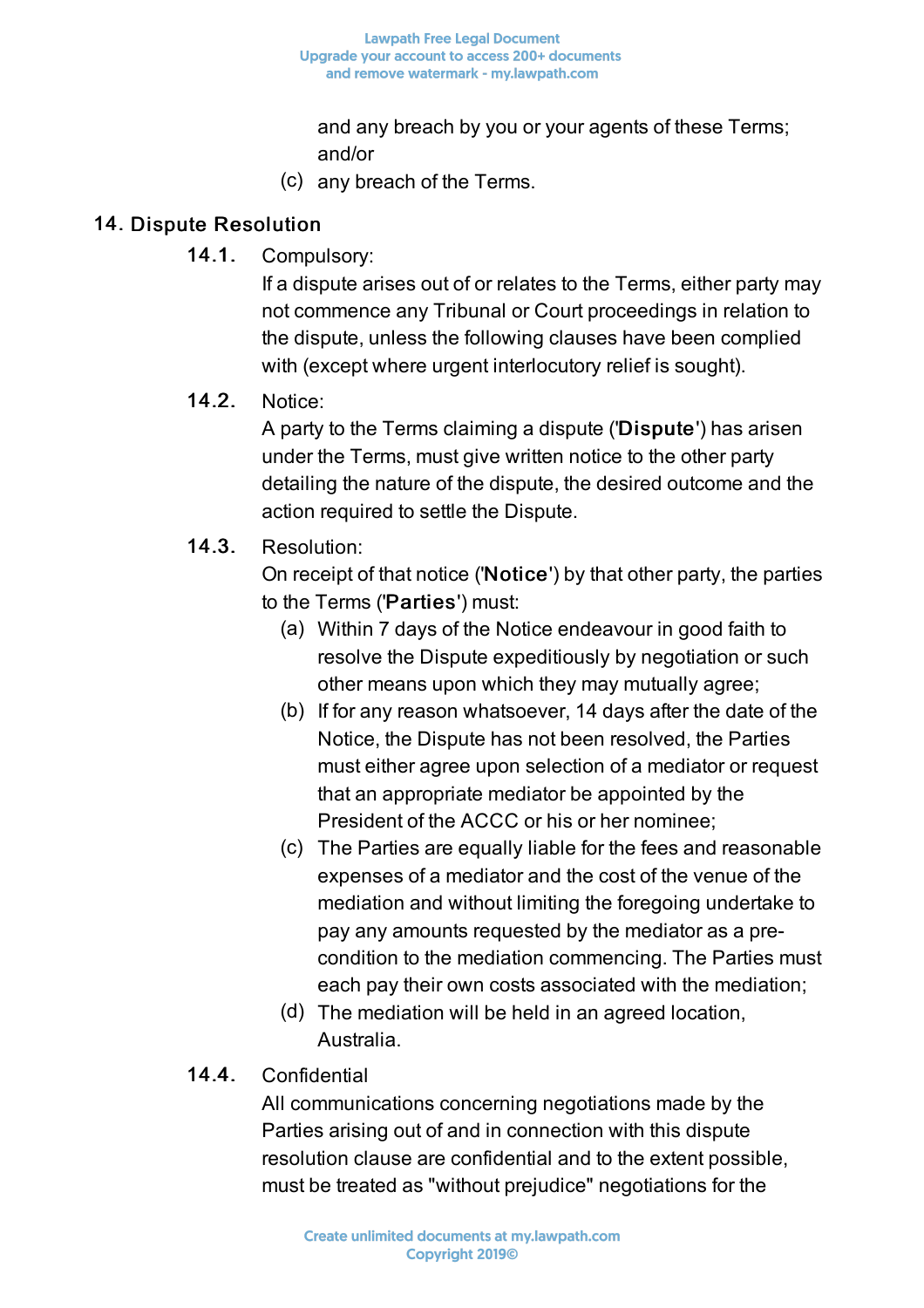purpose of applicable laws of evidence.

#### 14.5. Termination of Mediation:

If 30 days have elapsed after the start of a mediation of the Dispute and the Dispute has not been resolved, either Party may ask the mediator to terminate the mediation and the mediator must do so.

#### 15. Venue and Jurisdiction

The Purchase Services offered by Tabitha Lake is intended to be viewed by residents of Australia. In the event of any dispute arising out of or in relation to the Website, you agree that the exclusive venue for resolving any dispute shall be in the courts of Western Australia, Australia.

#### 16. Governing Law

The Terms are governed by the laws of Western Australia, Australia. Any dispute, controversy, proceeding or claim of whatever nature arising out of or in any way relating to the Terms and the rights created hereby shall be governed, interpreted and construed by, under and pursuant to the laws of Western Australia, Australia, without reference to conflict of law principles, notwithstanding mandatory rules. The validity of this governing law clause is not contested. The Terms shall be binding to the benefit of the parties hereto and their successors and assigns.

#### 17. Independent Legal Advice

Both parties confirm and declare that the provisions of the Terms are fair and reasonable and both parties having taken the opportunity to obtain independent legal advice and declare the Terms are not against public policy on the grounds of inequality or bargaining power or general grounds of restraint of trade.

#### 18. Severance

If any part of these Terms is found to be void or unenforceable by a Court of competent jurisdiction, that part shall be severed and the rest of the Terms shall remain in force.

Approved by

 $\epsilon_{\text{Sianature:}}$   $\tau_{\text{ab}}$ ttha Lake